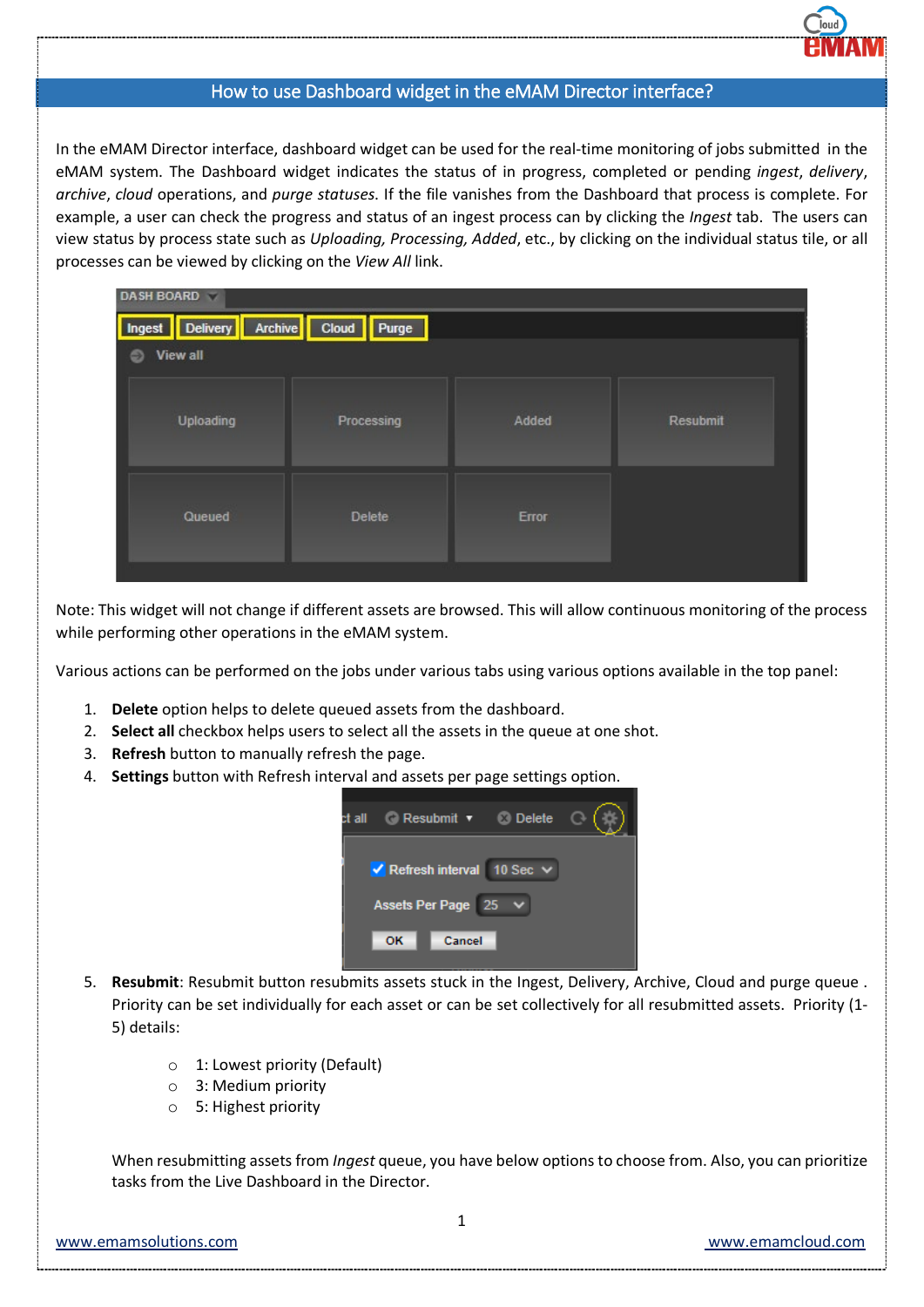

- a. *Ingest without preview*: Jobs will be resubmitted and ingested without a preview copy.
- b. *Auto rename file if already exists*: Resubmitted files will be auto renamed if they already exist in the system.
- c. *Ingest without embedded metadata*: When files fail as *ImageMagick* failed to extract embedded metadata, enabling this option will skip the *ImageMagick* embedded metadata extraction process and will fetch only the basic metadata properties such as filename, author etc. as part of embedded metadata.

If you resubmit assets from Archive & Delivery queue, you will see below option to rate priority:

| DASH BOARD<br><b>BROWSE</b>                                 |                                           |                      |                      |        |                                |                                               |
|-------------------------------------------------------------|-------------------------------------------|----------------------|----------------------|--------|--------------------------------|-----------------------------------------------|
| Archive<br><b>Cloud</b><br><b>Delivery</b><br><b>Ingest</b> | Purge                                     |                      |                      |        |                                |                                               |
| of $1 \rightarrow \cdots$<br>Page<br>$\blacksquare$         |                                           |                      |                      |        | Remove selection ( Resubmit    | $)$ Delete $\odot$ is                         |
| File name                                                   | Delivery profile                          | <b>Start time</b>    | <b>End time</b>      |        | Status Priority 01 02 03 04 05 | iption                                        |
| Q                                                           | $\Omega$                                  |                      |                      |        | Resubmit Job                   |                                               |
| H_190404_no_offset.mp4                                      | eMAM XML<br><b>Delivery</b>               | 08-Aug-2019 07:55 PM | 08-Aug-2019 07:57 PM | Failed |                                | h is Invalid or<br><b>ILIGURACIO DI MILIO</b> |
| $\equiv \sqrt{2}$ Trump test ipg                            | 8Mbps MP4 for<br>Large format<br>Dienlave | 10-Dec-2019 11:41 AM | 10-Dec-2019 11:42 AM | Failed | <b>Rincy Abraham</b>           | <b>Delivery Failed</b>                        |

Following are the list of Dashboard widget tabs with pertinent status categories:

a. Ingest: All the jobs submitted for ingest will be shown under any of these statuses -Uploading, Processing, Added, Resubmit, Queued, Delete, Error.

| DASH BOARD<br><b>BROWSE</b>                |                     |       |          |        |         |  |  |  |
|--------------------------------------------|---------------------|-------|----------|--------|---------|--|--|--|
| <b>Delivery</b><br>Ingest                  | Archive Cloud Purge |       |          |        |         |  |  |  |
| Option to view all status details together |                     |       |          |        |         |  |  |  |
| Uploading                                  | Processing          | Added | Resubmit | Queued | Delete. |  |  |  |
| Error                                      |                     |       |          |        |         |  |  |  |

Click on *View All* to view list of jobs under all statuses. Ingest dashboard displays the file name, start time, end time of ingest, status and description of ingest, user who ingested the file and the storage profile details. You can easily search for the assets under each status of the Ingest dashboard using *Filename, Description, Status or User* search boxes. Jobs can be selected and resubmitted from Ingest queue.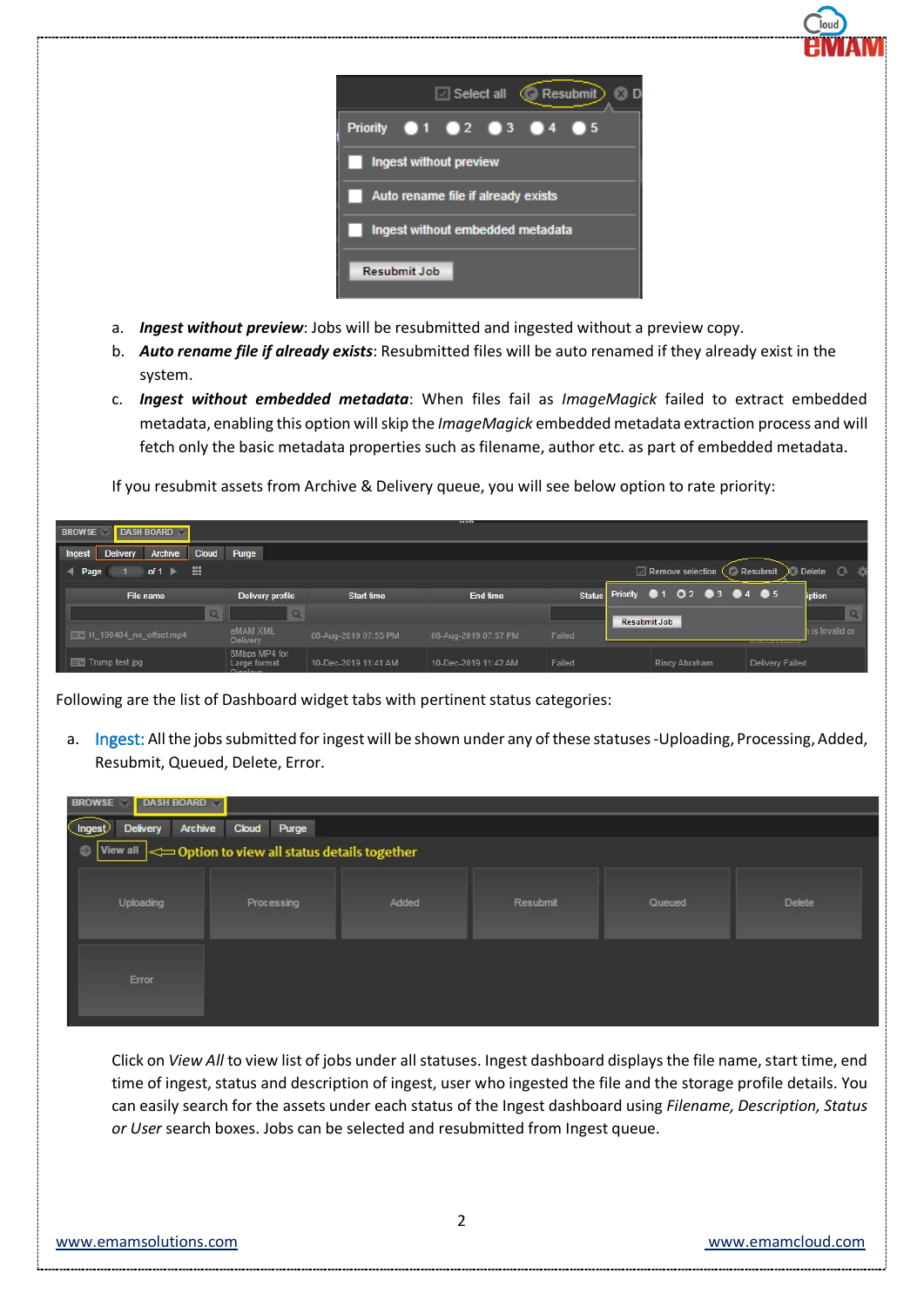| <b>Delivery</b><br><b>Archive</b><br><b>Cloud</b><br>Ingest<br>噩<br>of $6 \rightharpoonup$<br>Page | Purge                |                 |                    | $\Box$ Select all<br><b>C</b> Resubmit | <b>3</b> Delete        | ₩<br>$\mathcal{O}$         |
|----------------------------------------------------------------------------------------------------|----------------------|-----------------|--------------------|----------------------------------------|------------------------|----------------------------|
| File name                                                                                          | <b>Start time</b>    | <b>End time</b> | <b>Status</b><br>⊽ | <b>Description</b>                     | <b>User</b>            | <b>Storage Prof</b><br>ile |
|                                                                                                    | $\alpha$             |                 | $\alpha$           | Q                                      | Q                      |                            |
| <b>EV</b> Clip11DD.mov                                                                             | 01-Aug-2019 02:20 PM |                 | Uploading          | Asset Uploading                        | Anoop<br><b>Thomas</b> |                            |
| Untitled1.prproj                                                                                   | 01-Aug-2019 02:20 PM |                 | Uploading          | Asset Uploading                        | Anoop<br>Thomas        |                            |
| 19120937 112691469265220 7435370425<br>611190282 n.jpg                                             | 27-Aug-2019 10:16 PM |                 | Uploading          | Asset Uploading                        | Anoop<br>Thomas        | lamda-test-<br>storage     |
| 19120937_112691469265220_7435370425<br>611190281_n.jpg                                             | 27-Aug-2019 10:28 PM |                 | Uploading          | Asset Uploading                        | Anoop<br>Thomas        | lamda-test-<br>storage     |
| $\equiv \vee$ Shawn.mp4                                                                            | 13-Feb-2020 12:30 PM |                 | Uploading          | Asset Uploading                        | Rincy<br>Abraham       |                            |
| $\equiv$ $\vee$ TEAM.prproj                                                                        | 31-Mar-2020 01:58 PM |                 | Uploading          | Asset Uploading                        | Rincy<br>Abraham       |                            |
| $\equiv$ $\vee$ earth.mov                                                                          | 01-Apr-2020 02:27 PM |                 | Uploading          | Asset Uploading                        | Rincy<br>Abraham       |                            |
| $\equiv$ v city.mp4                                                                                | 01-Apr-2020 02:27 PM |                 | Uploading          | Asset Uploading                        | Rincy<br>Abraham       |                            |
| $\equiv$ Proxy test 002.prproj                                                                     | 01-Apr-2020 02:27 PM |                 | Uploading          | Asset Uploading                        | Rincy<br>Ahraham       |                            |

b. Delivery : All the jobs submitted for delivery will show under statuses - *Queued, Added, Failed, Deleted, Completed, Archive tab, Deleted, Failed, Passed.*

| <b>INGEST</b><br>BROWSE TIMELINE<br><b>DASH BOARD</b>              |       |        |               |            |          |  |  |  |
|--------------------------------------------------------------------|-------|--------|---------------|------------|----------|--|--|--|
| Cloud<br>Delivery Archive<br>Purge<br>Ingest<br>$\bullet$ View all |       |        |               |            |          |  |  |  |
|                                                                    |       |        |               |            |          |  |  |  |
| Queued                                                             | Added | Failed | <b>Delete</b> | Processing | Resubmit |  |  |  |
|                                                                    |       |        |               |            |          |  |  |  |

You can search for any job using search box under file name, delivery profile, status, user and description. Various activities like *Select All, Resubmit, Delete, Refresh, Settings* can be performed on the list of jobs submitted for delivery as shown below:

| <b>Delivery</b><br><b>Archive</b><br><b>Cloud</b><br>Purge<br>Ingest<br>m<br>$\bullet$ Resubmit $\bullet$<br><b>O</b> Delete <b>C</b><br><b>SOF</b><br>$\Box$ Select all<br>of 10<br>$\blacksquare$ Page |                      |                      |                      |                    |              |                           |  |  |
|----------------------------------------------------------------------------------------------------------------------------------------------------------------------------------------------------------|----------------------|----------------------|----------------------|--------------------|--------------|---------------------------|--|--|
| File name                                                                                                                                                                                                | Delivery profile     | <b>Start time</b>    | End time             | <b>Status</b><br>▭ | <b>User</b>  | <b>Description</b>        |  |  |
| Search<br><b>O</b>                                                                                                                                                                                       | $\Omega$             |                      |                      |                    | $\alpha$     |                           |  |  |
| EM 10759 Wed 11-30-2016 20-43-<br>54.70.JPG                                                                                                                                                              | eMAM Metadata<br>XML | 03-Jan-2017 03:33 PM | 03-Jan-2017 03:33 PM | Failed             | Anoop Thomas | Source file not available |  |  |
| 10761 Wed 11-30-2016 20-43-<br>54.70.JPG                                                                                                                                                                 | eMAM Metadata<br>XML | 03-Jan-2017 03:33 PM | 03-Jan-2017 03:33 PM | Failed             | Anoop Thomas | Source file not available |  |  |

c. Archive: All the jobs submitted for archive will show under statuses- *Added, Failed, Running, Queued.*

| <b>BROWSE</b><br>DASH BOARD<br><b>TIMELINE</b><br><b>INGEST</b> |                |         |        |  |  |  |  |  |
|-----------------------------------------------------------------|----------------|---------|--------|--|--|--|--|--|
| ı<br><b>Archive</b><br><b>Delivery</b><br>Ingest                | Cloud<br>Purge |         |        |  |  |  |  |  |
| View all                                                        |                |         |        |  |  |  |  |  |
|                                                                 |                |         |        |  |  |  |  |  |
| Added                                                           | Failed         | Running | Queued |  |  |  |  |  |
|                                                                 |                |         |        |  |  |  |  |  |
|                                                                 |                |         |        |  |  |  |  |  |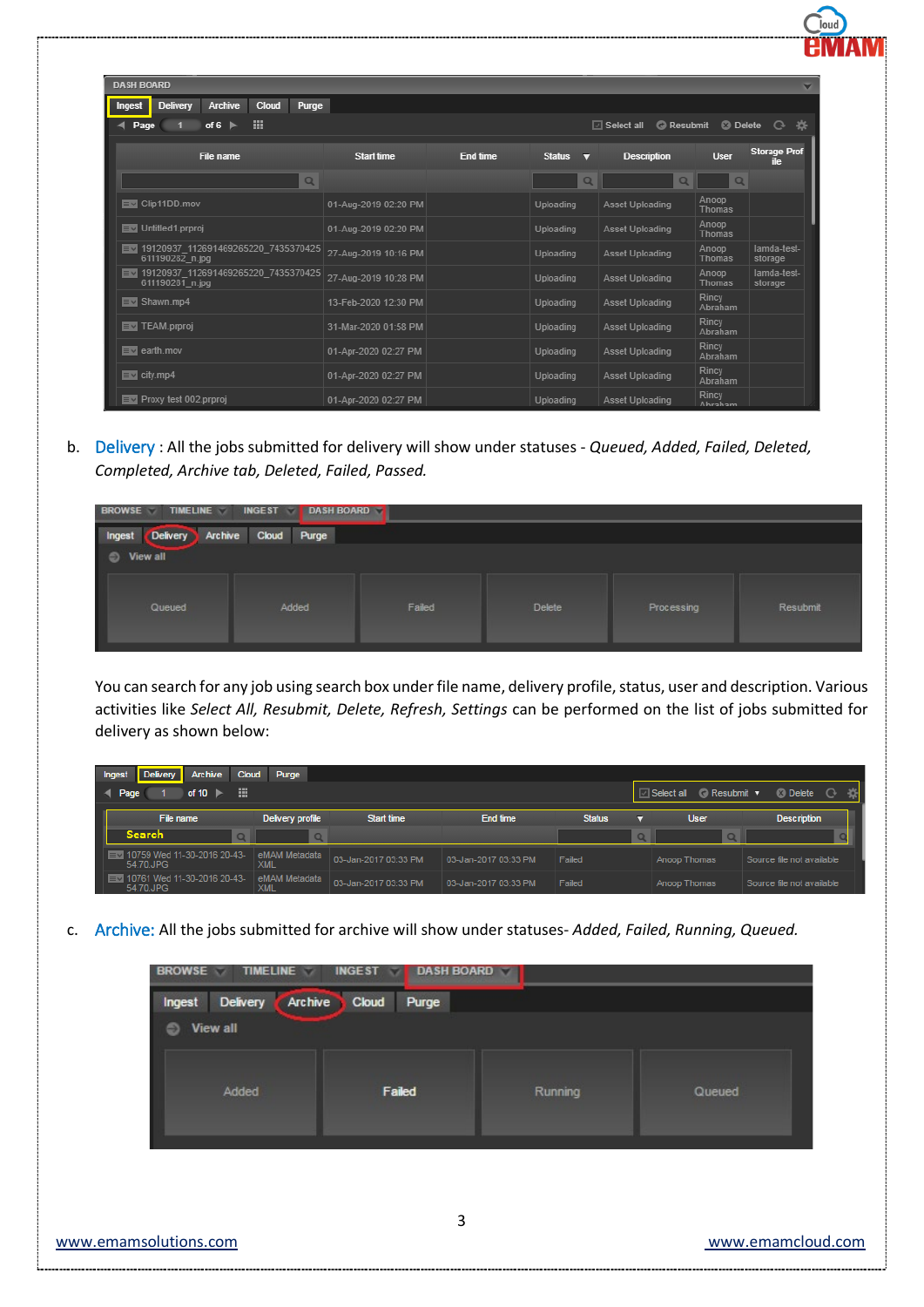

You can search for any job in Archive queue using search box under File name, Type, Operation, status, user and description. Various activities like *Submit All, Resubmit, Delete, Refresh and Settings* can be performed on the list of jobs submitted for Archive as shown below:

| <b>Delivery</b><br>Ingest    | Archive<br><b>Cloud</b> | Purge    |               |           |                    |                                              |                        |
|------------------------------|-------------------------|----------|---------------|-----------|--------------------|----------------------------------------------|------------------------|
| Page                         | 靈<br>of 1               |          |               |           | $\Box$ Select all  | $\bigcirc$ Resubmit $\blacktriangledown$     | <b>O</b> Delete C<br>楽 |
| <b>Type</b>                  | <b>Start time</b>       | End time | File name     | Operation | <b>Status</b><br>▭ | <b>Description</b>                           | <b>User</b>            |
| $\circ$                      | Search                  |          | $\alpha$      | Q         | $\Omega$           | $\Omega$                                     |                        |
| Spectra<br><b>BlackPearl</b> | 30-Nov-2016 08:18 PM    |          | LOC 02 03.mp4 | Archive   | Running            | Asset picked up by service<br>for processing | Anoop<br>Thomas        |
| Spectra<br><b>BlackPearl</b> | 30-Nov-2016 08:22 PM    |          | SEQ1 1.mov    | Archive   | Running            | Asset picked for processing                  | Anoop<br>Thomas        |

d. **Cloud**: All the jobs relating to cloud upload or purge will show under- *Cloud Purge Error, Cloud Upload Error, Cloud Purge, Cloud Upload, Cloud Purging, Cloud Uploading.*

| <b>TIMELINE</b><br><b>BROWSE</b><br><b>INGEST</b><br><b>DASH BOARD</b> |                    |             |              |               |                 |  |  |  |
|------------------------------------------------------------------------|--------------------|-------------|--------------|---------------|-----------------|--|--|--|
| Archive<br>Delivery<br>Ingest                                          | Cloud ]<br>Purge   |             |              |               |                 |  |  |  |
| View all<br>$\circ$                                                    |                    |             |              |               |                 |  |  |  |
|                                                                        |                    |             |              |               |                 |  |  |  |
| Cloud Purge Error                                                      | Cloud Upload Error | Cloud Purge | Cloud Upload | Cloud Purging | Cloud Uploading |  |  |  |
|                                                                        |                    |             |              |               |                 |  |  |  |
|                                                                        |                    |             |              |               |                 |  |  |  |

You can search for any particular job in Cloud queue using search box under *File name, status, user and description*. Various activities can be performed on the list of jobs submitted for Cloud upload:

| <b>Archive</b><br><b>Delivery</b><br>Ingest                                                       | <b>Cloud</b><br>Purge |                 |                     |              |                              |  |  |  |
|---------------------------------------------------------------------------------------------------|-----------------------|-----------------|---------------------|--------------|------------------------------|--|--|--|
| æ<br>瓷<br>Resubmit & Delete C<br>$\Box$ Select all<br>of $180$ $\blacktriangleright$<br>Page<br>4 |                       |                 |                     |              |                              |  |  |  |
| File name                                                                                         | <b>Start time</b>     | <b>End time</b> | <b>Status</b><br>ਜ਼ | <b>User</b>  | <b>Description</b>           |  |  |  |
| $\alpha$                                                                                          |                       |                 | Q                   | $\alpha$     | $\Omega$                     |  |  |  |
| multiple\keyframe issue1 -<br>$Copy (62) - Copy - Copy -$<br>Copy - Copy - Copy.png               | 10-Jan-2017 09:56 PM  |                 | CloudUploading      | Anoop Thomas | Uploading Files To Cloud     |  |  |  |
| multiple\keyframe issue1 -<br>Copy (62) - Copy - Copy -<br>Copy.png                               | 10-Jan-2017 09:56 PM  |                 | CloudUpload         | Anoop Thomas | Asset Added for Cloud Upload |  |  |  |
| multiple\keyframe issue1 -<br>Copy (62) - Copy - Copy -<br>Copy - Copy.pnq                        | 10-Jan-2017 09:56 PM  |                 | CloudUpload         | Anoop Thomas | Asset Added for Cloud Upload |  |  |  |
| multiple\keyframe issue1 -<br>Copy (62) - Copy - Copy.png                                         | 10-Jan-2017 09:56 PM  |                 | CloudUpload         | Anoop Thomas | Asset Added for Cloud Upload |  |  |  |
| multiple\keyframe issue1 -<br>Copy (620) - Copy - Copy -<br>Copy - Copy - Copy - Copy -           | 10-Jan-2017 09:56 PM  |                 | CloudUpload         | Anoop Thomas | Asset Added for Cloud Upload |  |  |  |

e. **Purge:** All the jobs relating to purge will show under these statuses- *Purge, Queued, Cloud Purge, Cloud Queued, Cloud Purged, Archive Queued, Archived Purged, Purge Error*.

| <b>BROWSE</b><br><b>TIMELINE</b>     | <b>INGEST</b><br>DASH BOARD |             |                     |                     |                       |
|--------------------------------------|-----------------------------|-------------|---------------------|---------------------|-----------------------|
| Archive<br><b>Delivery</b><br>Ingest | Purge<br>Cloud              |             |                     |                     |                       |
| View all<br>$\circ$                  |                             |             |                     |                     |                       |
| Purge                                | Queued                      | Cloud Purge | <b>Cloud Queued</b> | <b>Cloud Purged</b> | <b>Archive Queued</b> |
| Archive Purged                       | Purge Error                 |             |                     |                     |                       |